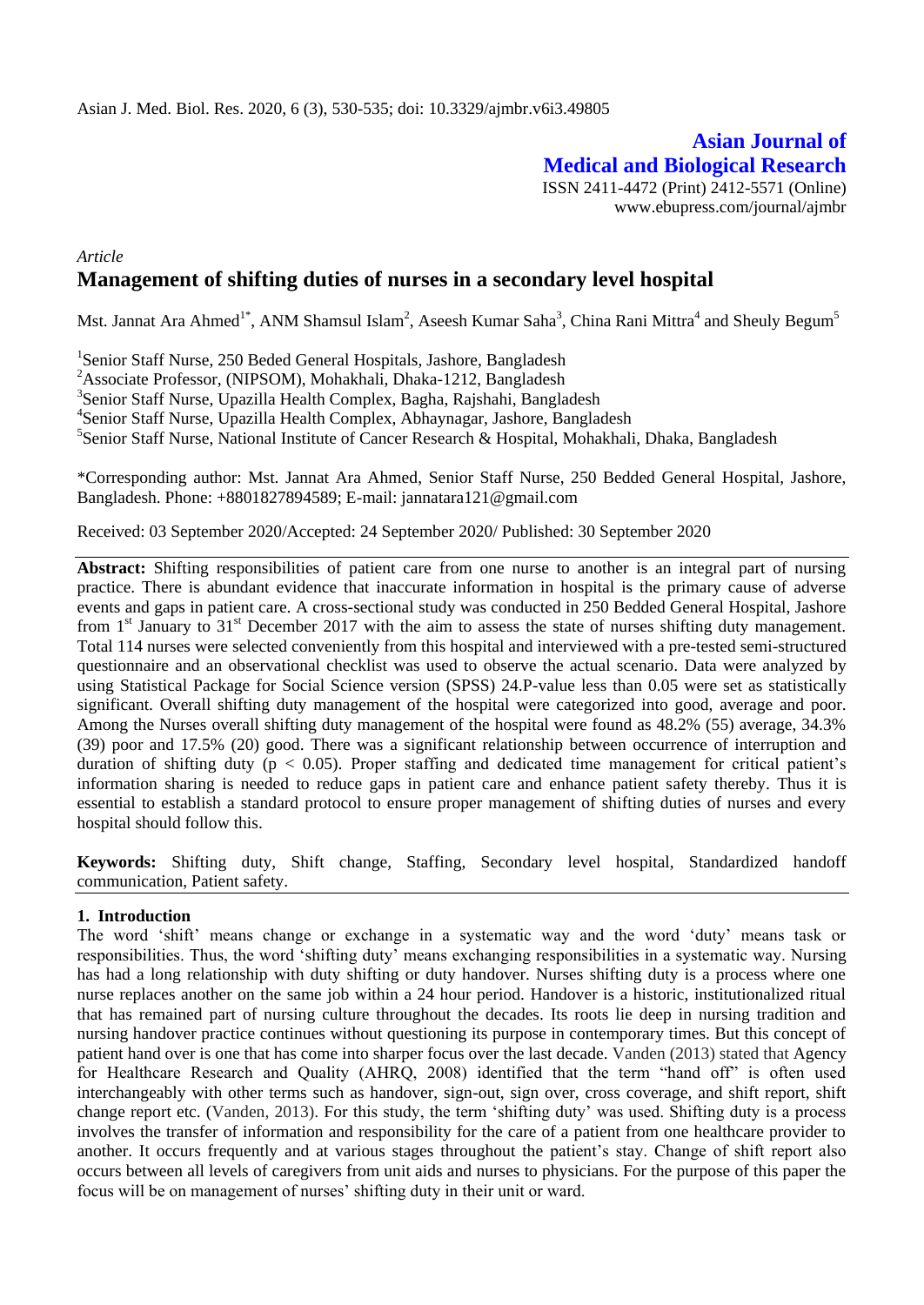The nursing change of shift report or handover is a valuable opportunity to transfer responsibility and accountability from one nurse to another in every ward setting of hospitals. It is actually a substantial part of a nurse"s duty, and each nurse should allocate 38% of his or her working hours in a hospital ward every day to fulfill the sign out process (Spanke and Thomas, 2010; Sabet *et al.*, 2015).

The standardization and improvement of the nursing hand off is critical. Nurses are pivotal to ensuring continuity of care since they are accountable for care 24 hours a day, are seen as a key communication partner for all healthcare professionals, and are often the informal coordinators of the increasingly complex care provided in the hospital setting (Smeulers *et al.,* 2014).

The hand off is a traditional part of nursing practice. They stated it as the primary way to exchange information and promote continuity of care for the patient, which may take many different forms varying among institutions, specific units, and even individual nurses. They found nurses use tape recorded, written, or verbal formats to exchange information and these exchanges can occur at the bedside, staff room, or at a central nursing station (O"Connell *et al.,* 2008).

Over the last decade the patients seen in the inpatient care setting have to become increasingly more complex requiring higher levels of care, more complex interventions, and coordination of multiple specialties to manage their disease processes and co-morbidities. This makes effective hand offs between caregivers much more crucial to prevent gaps in care or potential harm to the patient such as medication errors or potential patient death (Friesen *et al.,* 2008).

There was a movement in the developed countries towards standardizing the health sectors by finding each and every single part of its process. Bring change in to shift to shift report communication is also such kind of movement. Cochrane database of systematic reviews in 2014 evidence during the last decade the call for interventions to improve handovers has increased (AHRQ, 2008; Joint Commission, 2012). These interventions aim to reduce the risk of miscommunication, misunderstanding and the omission of critical information; to find out what constitutes an effective nursing handover style (Smeulers *et al.,* 2014).

In developing countries such as Bangladesh, few studies were conducted on the improvement of nursing services, and there is little effort to involve nurses to upgrade their service standards. The first step in standardizing nursing handover and introduction of an alternative model is to improve our understanding of current practices. Although some studies have been conducted in several countries, the handover practices have not been well studied in the Bangladeshi health system because the context is different. Because situational analysis is the first step in changing the program, exploring the current conditions of handover is important. Hence, the aim of this study was to explore the present state of nurses" handover practices in Bangladesh to provide an opportunity for a better understanding of the barriers, facilitators, gaps in patient care due to this process and will help to improve the current practices.

# **2. Method and Materials**

# **2.1. Ethical Consideration**

The study was conducted with the intension of protecting the human rights of all subjects. At the beginning, formal approval of the study was obtained from the ethical committee of NIPSOM, under the Bangabandhu Sheikh Mujib Medical University (BSMMU), Dhaka, Bangladesh. Before data collection, written permission was obtained from the superintendent of Jashore General Hospital after informing about the purpose of the study. Informed written consent was taken from all respondents.

# **2.2. Research Design**

The study was cross sectional study.

# **2.3. Study setting**

The study was conducted in 250 Bedded General Hospital, Jashore and it is a Government Hospital.

# **2.4. Study Period**

Total Study period was 1 (one) year from  $1<sup>st</sup>$  January to  $31<sup>st</sup>$  December 2017.

## **2.5. Study Population**

Nurses working in 250 bedded general hospital, Jashore.

# **2.6. Sampling technique**

Non-probability purposive sampling technique was used.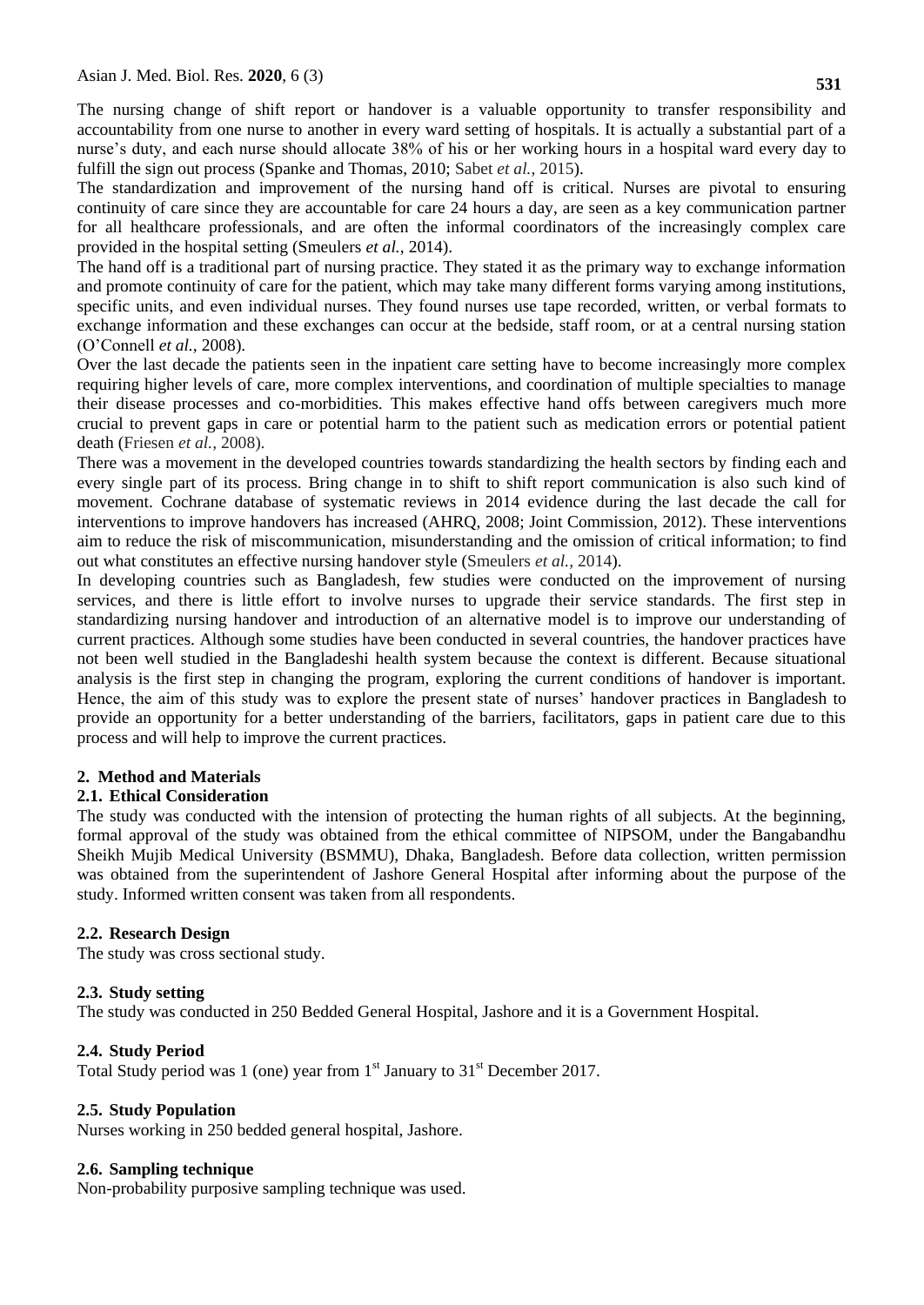#### **2.7. Inclusion Criteria**

Nurses who worked in this hospital for more than 6 months and who willingly participated in the study.

#### **2.8. Tool of the study**

Semi-structured interviewer administered questionnaire and checklist was developed. The questionnaire and checklist was prepared keeping in view of the selected variables according to objectives. The questionnaire was first developed in English version and then translated into Bengali. The questionnaire had two main sections. The information on socio-demographic characteristics of the respondents was included in first section and the information on management of shifting duties of respondents was included in second section.

### **3. Results and Discussion**

This cross-sectional study was conducted in a secondary level hospital named 250 Bedded General Hospital, Jashore. The study was carried out among 114 nurses working in nine different wards of this hospital. The demographic characteristics of the respondents are shown in Table 1.

| Age group                  | <b>Frequency</b> | Percentage |  |
|----------------------------|------------------|------------|--|
| 31-35 years                | 21               | 18.4       |  |
| $36-40$ years              | 39               | 34.2       |  |
| $41-45$ years              | 22               | 19.3       |  |
| $46-50$ years              | 19               | 16.7       |  |
| $51-55$ years              | 13               | 11.4       |  |
| Total                      | 114              | 100.0      |  |
| Level of education         |                  |            |  |
| Diploma Nursing            | 101              | 88.6       |  |
| <b>BSc Nursing</b>         | 13               | 11.3       |  |
| Length of service in years | <b>Frequency</b> | Percentage |  |
| 5 years and below          | 29               | 25.4       |  |
| $6-10$ years               | 22               | 19.3       |  |
| $11-15$ years              | 26               | 22.8       |  |
| $16-20$ years              | 13               | 11.4       |  |
| $21-25$ years              | 10               | 8.8        |  |
| 26 years and above         | 14               | 12.3       |  |
| <b>Total</b>               | 114              | 100.0      |  |

**Table 1. Demographic characteristics of respondents by frequency and percentage (n=114).**

Table 1 has shown the demographic characteristics of the respondents (n=114). Among 114 respondents above one third [34.2% (39)] were highest, from 36-40 years age groups and lowest 11.4% (13) were from 51-55 years age group. The mean age of respondents was 41.46±6.38 years. From the respondents 88.6% (101) were only Diploma in Nursing passed where as very few were passed in BSc in Nursing 6.1% (7) and BSc in Public Health Nursing 5.3% (6). Inside the respondents the length of service was highest 25.4% (29) from 5 years and below, 22.8% (26) were from 11-15 years and 8.8% (10) was lowest 21-25 years.



**Figure 1. Distribution of respondents regarding importance of shifting duty (n=114).**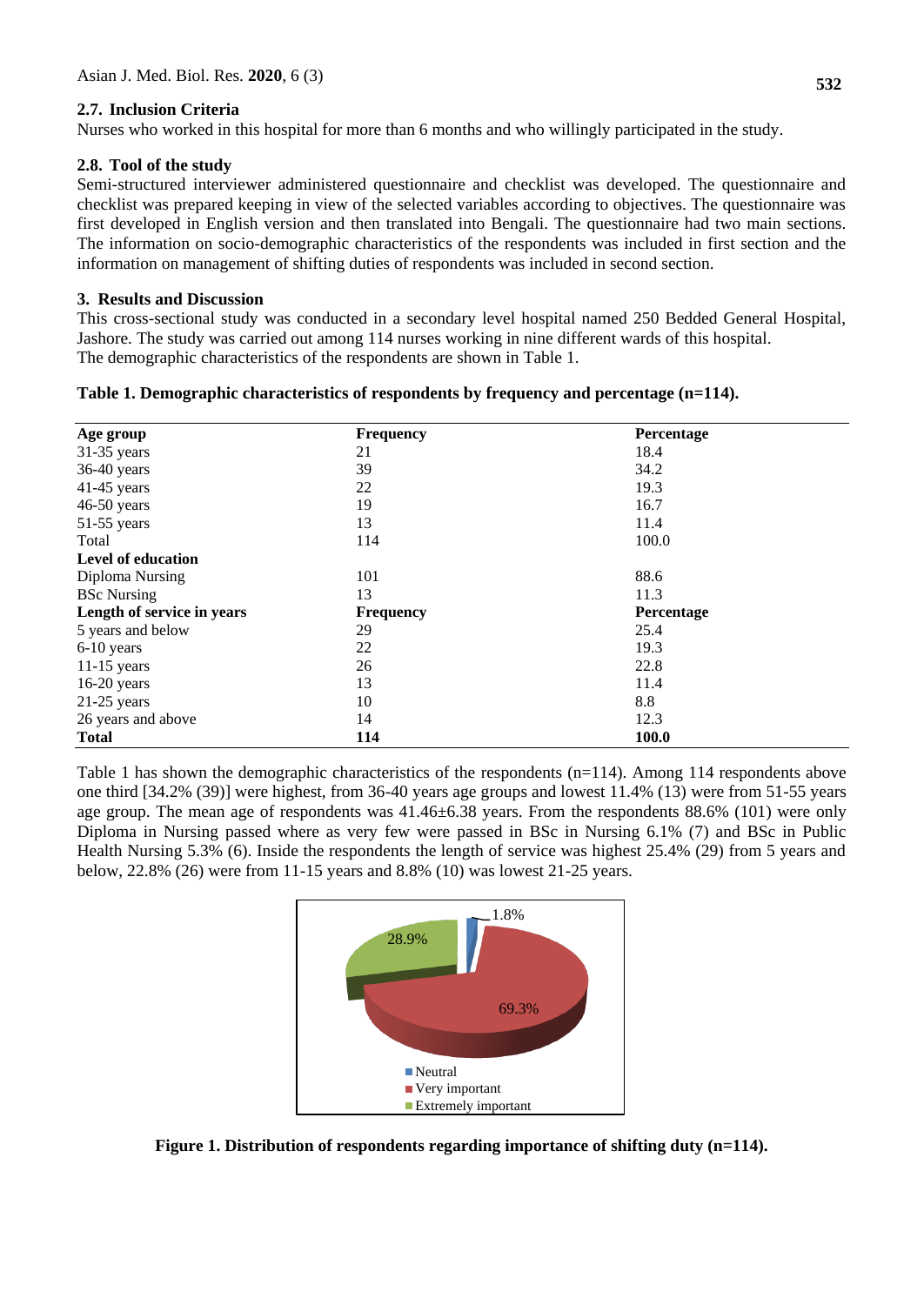Figure 1 demonstrates the importance of shifting duty was thought as very important by 69.3% (79) of the respondents and 1.8% (2) considered as neutral.

| Table 2. Distribution of respondents by opinion regarding problem and the usual place during shifting |  |  |  |  |  |
|-------------------------------------------------------------------------------------------------------|--|--|--|--|--|
| duty $(n=114)$ .                                                                                      |  |  |  |  |  |

| Problem during shifting duty                                      | <b>Frequency</b> | Percentage        |  |  |  |
|-------------------------------------------------------------------|------------------|-------------------|--|--|--|
| Too little information                                            | 55               | 48.2              |  |  |  |
| Use of confusing language                                         | 47               | 41.2              |  |  |  |
| Time constraints                                                  | 12               | 10.5              |  |  |  |
| <b>Total</b>                                                      | 114              | 100.0             |  |  |  |
| <b>Usual place</b>                                                |                  |                   |  |  |  |
| <b>Place of shifting duty</b>                                     | <b>Frequency</b> | <b>Percentage</b> |  |  |  |
| Bed side of the patient                                           | 6                | 5.3               |  |  |  |
| Nurse's station                                                   | 77               | 67.5              |  |  |  |
| Only critical patient at bed side and others in the nurse station | 31               | 27.2              |  |  |  |
| <b>Total</b>                                                      | 114              | 100.0             |  |  |  |

According to 48.2% (55) of the respondent"s opinion the problem was high regarding too little information during shifting duty among nurses and 10.5% (12) told about time constraints (Table 2). Beside this, 41.2% of respondents reported use of confusing language as problem during shifting duty and more than two third of the respondents [67.5% (77)] usually shifted their duty at nurses station where as very few [5.3% (6)] respondents shifted their duty at the bed side of the patients (Table 2).



# **Figure 2. Distribution of respondents by present system of shifting duty (n=114).**

Figure 2 represents almost two third of the respondents [65.8% (75)] followed both written and verbal system of communication during shifting duties and about one third of the respondents [34.2% (39)] followed only written system of communication.



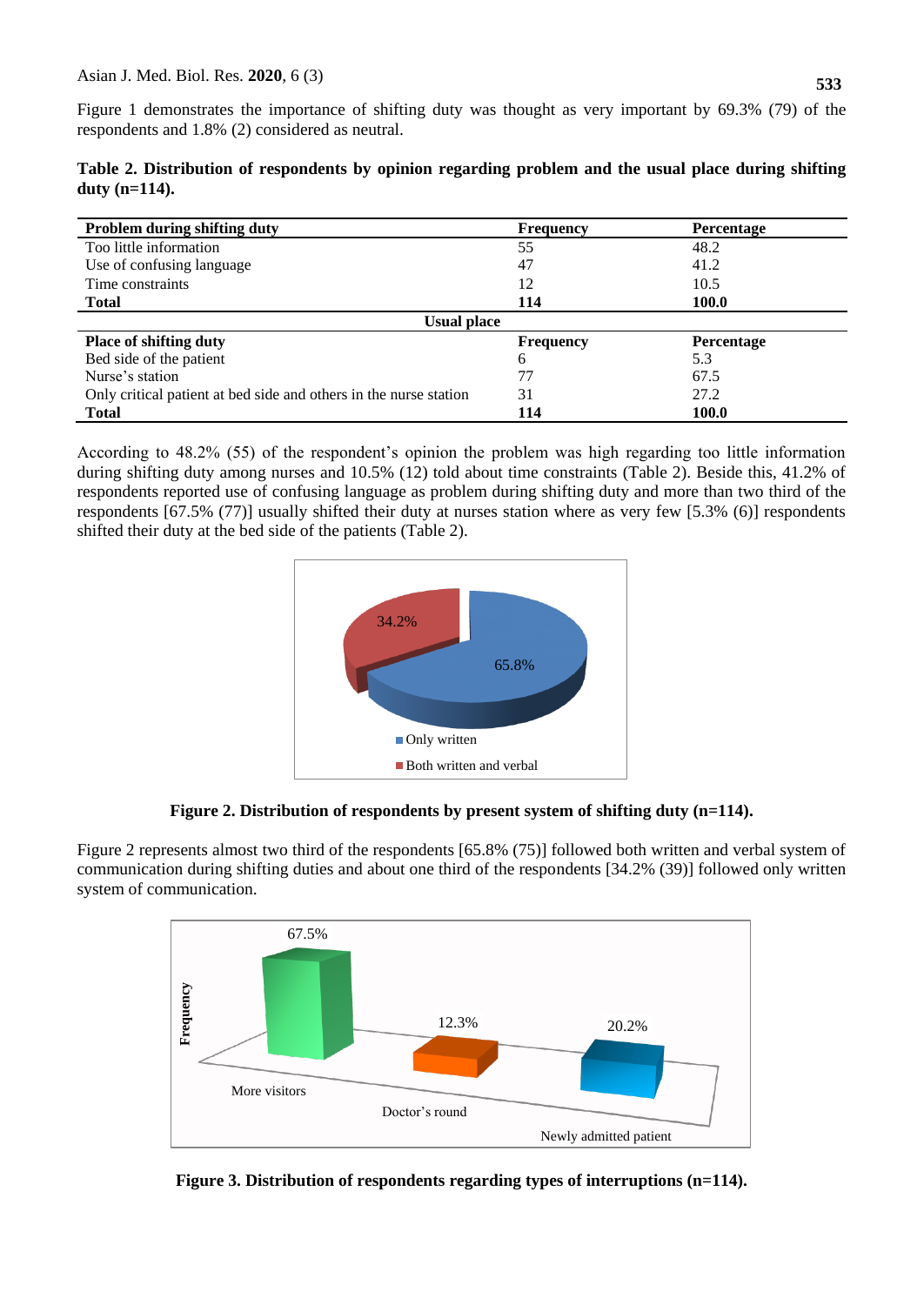

## **Figure 4. Distribution of the respondents the opinion regarding overall shifting duty management of the hospital (n=114).**

Figure 4 describes the opinion regarding overall shifting duty management of the hospital was found as 48.2 %( 55) average, 34.3% (39) poor and 17.5% (20) good among the respondents.

| Table 3. Association between the occurrence of interruptions during clinical handover and duration of |  |  |  |  |  |
|-------------------------------------------------------------------------------------------------------|--|--|--|--|--|
| shifting duty $(n=114)$ .                                                                             |  |  |  |  |  |

| Occurrence of         | Usual duration of shifting duty |                  |                           | <b>Test statistics</b> |
|-----------------------|---------------------------------|------------------|---------------------------|------------------------|
| interruptions (times) | Below 5 min $f(\%)$             | 5-10 min $f(\%)$ | $> 10 \text{ min } f (%)$ | $-\gamma^2 = 14.302$   |
| $\leq$ 2 times        | $4(8.3\%)$                      | 32(66.7%)        | $12(25.0\%)$              | $df = 4$               |
| 3-4 times             | $5(11.9\%)$                     | $21(50\%)$       | $16(38.1\%)$              | $P = 0.006$            |
| $> 5 \times$          | 8 (33.3%)                       | $6(25.0\%)$      | $10(41.7\%)$              |                        |

Table 3 shows that during clinical handover the occurrence of interruption was less than 2 times among 66.7% (32) of total respondents with the duration of 5-10 minutes and 8.3% (4) of respondents with the duration of below 5minutes. The results revealed that there was a significant relationship between occurrence of interruption and duration of shifting duty ( $p < 0.05$ ).

**Table 4. Distribution of the respondents by recommendation regarding improvement of the shifting duty management (n=114).**

| <b>Recommendations</b>                           | <b>Frequency</b> | Percentage |
|--------------------------------------------------|------------------|------------|
| Computerized system will be better               | 8                | 7.0        |
| Follow report khata                              |                  | 0.9        |
| Join the duty at right time                      |                  | 6.1        |
| Medicine chart need                              | 13               | 11.4       |
| Need more staff                                  | 29               | 25.4       |
| Need more supervision                            | 4                | 3.5        |
| Need to be more conscious during shifting duties |                  | 2.6        |
| Need to be more careful during report writing    |                  | 7.0        |
| Need to be more co-operative                     |                  | 3.5        |
| Take sufficient time during shifting duty        |                  | 6.1        |
| Training need for staffs                         | 21               | 18.4       |
| Visitor restriction during shifting duty         | 9                | 7.9        |
| Total                                            | 114              | 100.0      |

Table 4 represents the suggestions revealed from the respondents regarding the improvement of the shifting duty management. Highest suggestion needed more staff 25.4% (29) and lowest was follow report khata by 0.9% (1) of the respondents.